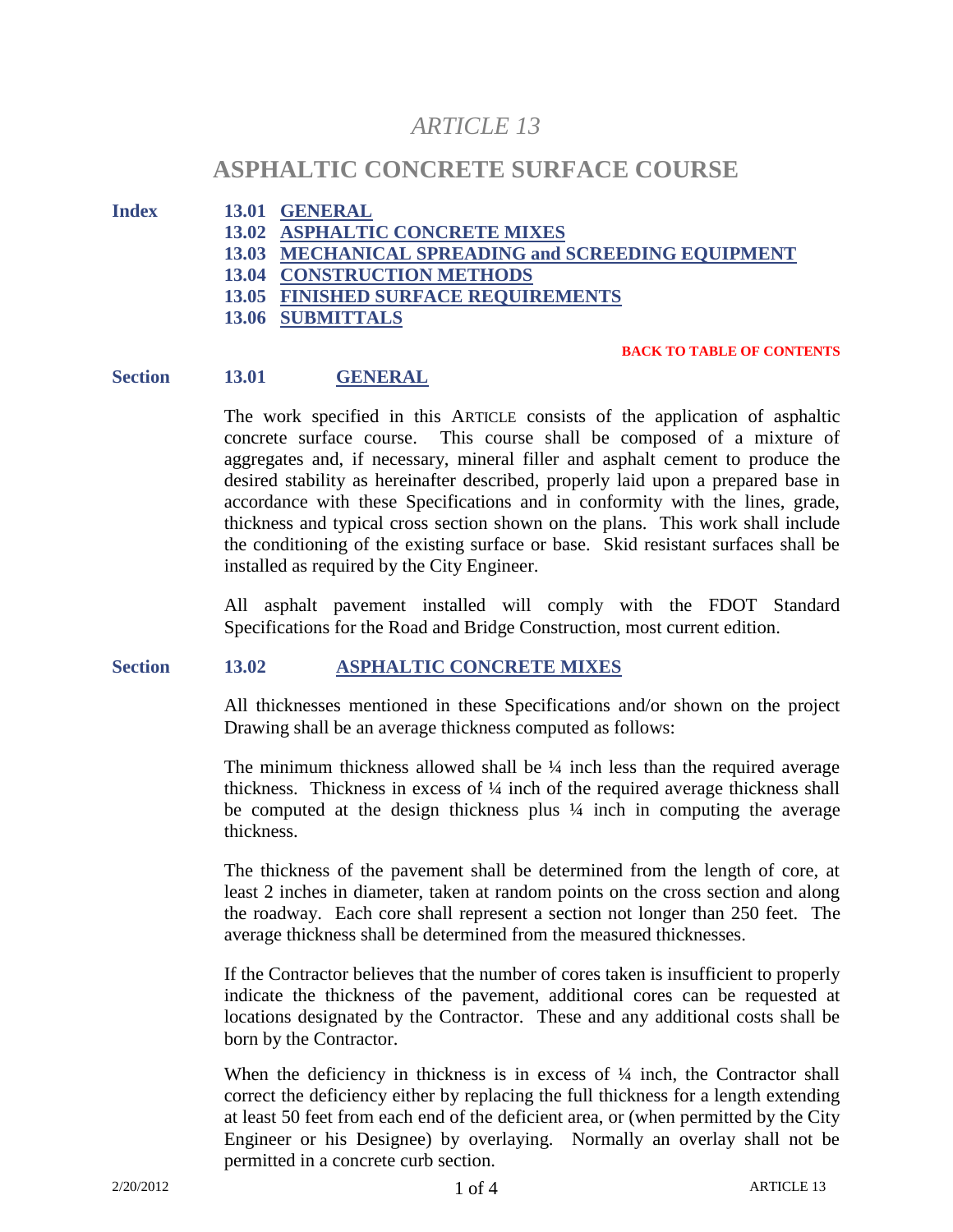|                        |                                        | <b>Table 13-1</b>                          |                                                       |                          |
|------------------------|----------------------------------------|--------------------------------------------|-------------------------------------------------------|--------------------------|
| <b>Type</b>            | <b>Job Mix</b><br><b>Specification</b> | Min/Avg<br><b>Compacted</b><br>(Max Lift)  | <b>Minimum</b><br><b>Marshall</b><br><b>Stability</b> | <b>Application</b>       |
| Type $S-1$ ( $S-I$ )   | $\star$                                | $1\frac{1}{4}$<br>$2\frac{1}{2}$ "         | 1,500 lb                                              | <b>Wearing Course</b>    |
| Type $S-2$ ( $S-II$ )  | $\star$                                | 2"<br>$2\frac{3}{4}$ "                     | 1,000 lb                                              | <b>Wearing Course</b>    |
| Type $S-3$ ( $S-III$ ) | $\star$                                | $\frac{3}{4}$ "<br>$1\frac{1}{2}$          | 1,500 lb                                              | <b>Wearing Course</b>    |
| Type FC-5              | <b>Current FDOT</b><br>Specification   | $(\frac{3}{4})^{\prime\prime\prime\prime}$ | N/A                                                   | <b>Friction Course</b>   |
| Type FC-9.5            | $\star$                                | Refer to FDOT<br>Specification             | N/A                                                   | <b>Friction Course</b>   |
| Type FC-12.5           | $\star$                                | Refer to FDOT<br>Specification             | N/A                                                   | <b>Friction Course</b>   |
| Type SP-9.5            | <b>Current FDOT</b><br>Specification   | 1"<br>$1\frac{1}{2}$ "                     | N/A                                                   | <b>Structural Course</b> |
| Type $SP-12.5$         | <b>Current FDOT</b><br>Specification   | $1\frac{1}{2}$ "<br>$2\frac{1}{2}$ "       | N/A                                                   | <b>Structural Course</b> |
| Type SP-19             | <b>Current FDOT</b><br>Specification   | 2"<br>3"                                   | N/A                                                   | <b>Structural Course</b> |

Asphaltic concrete mixes shall meet the following Specifications when called for in the plans and specifications:

[https://www.fdot.gov/programmanagement/implemented/lap/archives/asphalt/defau](http://www.dot.state.fl.us/specificationsoffice/Implemented/LAP/Archives/Asphalt/Default.shtm)lt.shtm

### **Section 13.03 MECHANICAL SPREADING and SCREEDING EQUIPMENT**

Bituminous pavers shall be self-contained, self-propelled and steerable. It shall be equipped with a receiving and disbursing hopper capable of holding a minimum quantity of 5 cubic yards of bituminous plant mix material permitting a uniform spreading operation. The hopper shall be equipped with a conveyor distribution system to place the mixture uniformly in front of the screed.

The paver shall also be equipped with a heated mechanical screed or strike-off assembly. The screed or strike-off shall be capable of adjustment to regulate the depth of material spread and shall produce a finished surface of the required evenness and texture, without tearing, shoving, or gouging the mixture.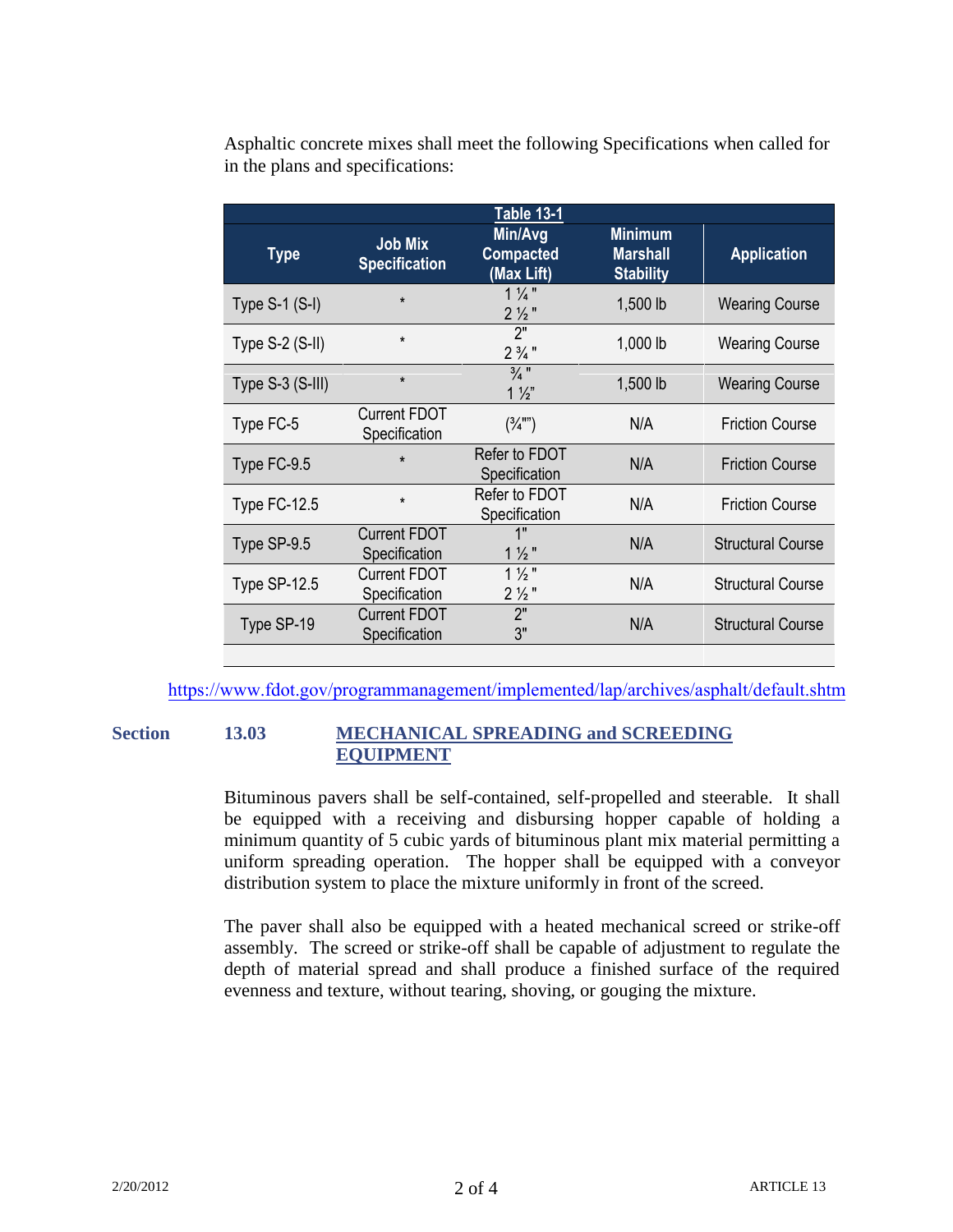#### **Section 13.04 CONSTRUCTION METHODS**

The mixture shall be spread on the designated surface only when the surface previously prepared is intact, firm, properly cured and dried, and only when the air temperature in the shade and away from artificial heat is above  $40^{\degree}$  F and rising.

The mixture shall be delivered on the road in ample time to permit the spreading, rolling and surface testing during daylight hours. The temperature of the mixture at the time of spreading shall be between  $260^{\degree}$  and  $310^{\degree}$  F and shall not exceed 340° F at the plant.

Material shall be delivered to the job site with sufficient frequency that the paving operation can continue without interruption.

Depressions which may develop after the initial rolling shall be remedied by removing the mixture laid and adding new material to bring such depressions to a true surface. Such portions of the completed course that are defective in surface planeness, compaction or composition, or that do not comply with the requirements of these Specifications shall be removed and replaced with suitable mixture properly laid in accordance with these Specifications.

Vertical construction joints shall be constructed prior to the commencement of the ongoing paving operation. All cold joints shall be prepared according to the FDOT Specifications. The vertical surface of all existing asphaltic concrete mixes, at cold joints, shall be mopped with an approved liquid bitumen material so as to provide a water-tight joint at the interface of the two mixes.

#### **Section 13.05 FINISHED SURFACE REQUIREMENTS**

For the purpose of testing the finished surface, the Contractor shall provide a 15 foot rolling straight edge (to include a recent certification of calibration) and standard template cut to the true cross section of the road. These shall be available at all times during construction so that the City may check the finished surface. The Contractor shall provide and designate an employee whose duty it is to use the straight edge and template in checking all rolled surface under the direction of the City. Vertical measurement from a string line between curbs, to determined crown, may be accepted as an alternate. The finished surface shall be such that it will not vary more than  $\frac{1}{4}$  inch from the 15 foot rolling straight edge applied parallel to the centerline of the pavement and shall be of uniform texture and compaction. The lip of the asphalt shall be higher than the gutter by  $\frac{1}{4}$  to  $\frac{1}{2}$ inch. The surface shall have no pulled, torn or loosened portions and shall be free from segregation, sand streaks, sand spots, or ripples. Irregularities of the surface, exceeding the above requirements, shall be corrected by the Contractor who has the option of selecting one of the following methods:

A) Removing and Replacing - If correction is made by removing and replacing the pavement, the removal must be for the full depth of the course and extend at least 50 feet on either side of the defective area, for the full width of the paving lane.